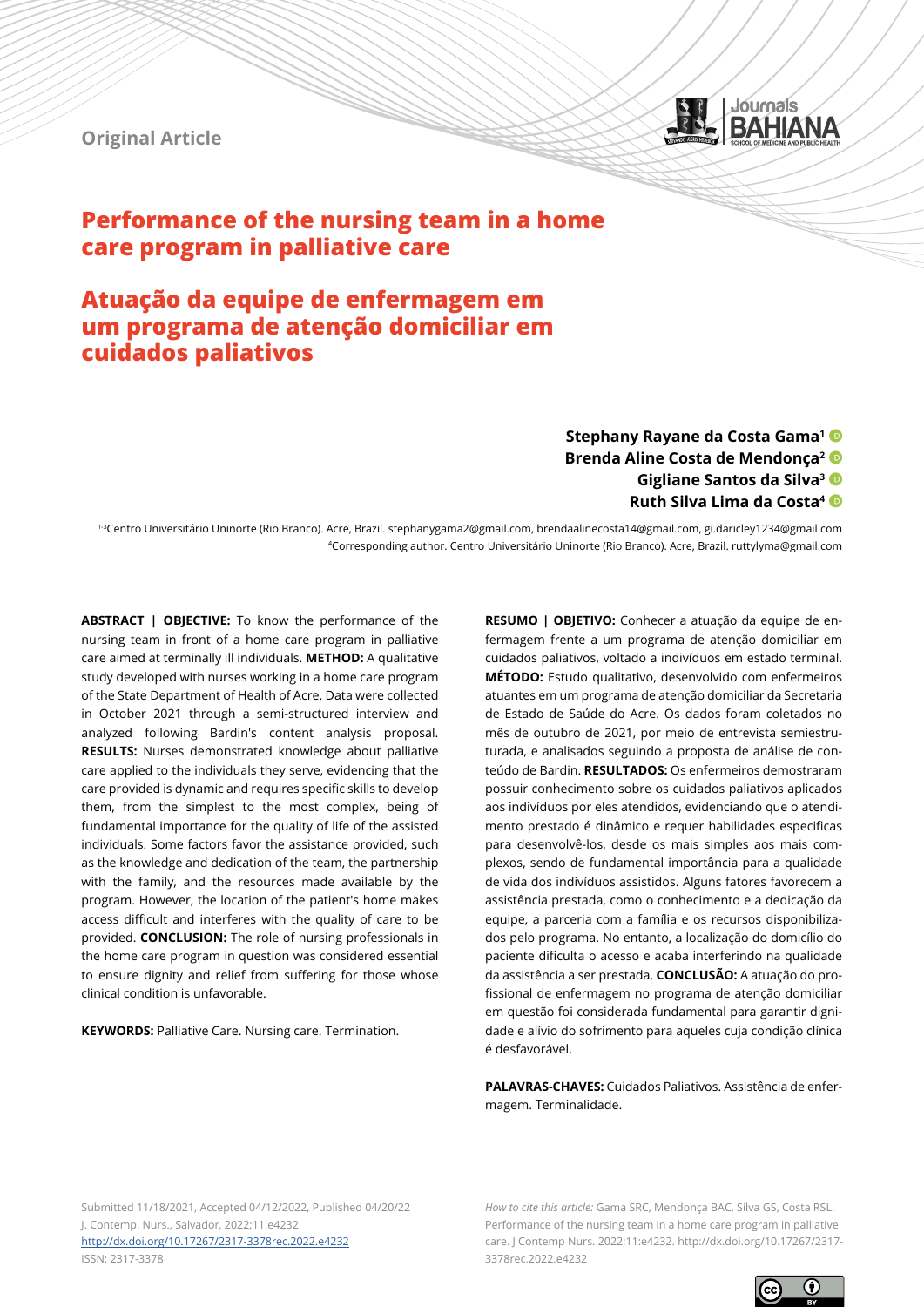#### **Introduction**

The verb to palliate derives from the Latin palliare or pallium, and generally means to protect, to cover with a cover. However, palliating is more used in our environment, such as temporarily relieving, remedying, postponing, and delaying. Palliative care (PC) is more than a method, it is a philosophy of care. The PC aims to prevent and alleviate human suffering in many dimensions. It aims to give patients and their loved ones the best possible quality of life regarding the stage of an illness or the need for other treatments $1$ 

In 2002, the World Health Organization revised the definition of palliative care (PCs) described in 1990, which came to be cited as an approach that aims to improve the patients' quality of life and their families' facing problems associated with diseases that put lives at risk. This approach is done through the prevention and relief of suffering, through early identification, correct assessment, and treatment of pain and other physical, psychosocial, and spiritual problems. This care focuses on the needs and not on the diagnoses of these individuals.<sup>2</sup>

Palliative care aims to control symptoms without a curative function and preserve quality until the end of life. Palliative action is not intended to cure, it is a therapeutic measure intended to reduce the negative repercussions of the disease on the individual's wellbeing, whether in a hospital or home environment. It should be an integral part of professional health practice, regardless of the stage of disease evolution, and can be provided at the basic level of care, both in irreversible cases and progressive chronic disease.<sup>3</sup>

Within the multidisciplinary team, the professional nurse stands out as the one who has the most contact and deals daily with the patient and their families, and the interventions developed by them can help determine the success of this therapeutic measure.[4](#page-5-3)

Providing competent, qualified, and differentiated care in the terminal phase of an individual is the responsibility of all health professionals, each within their area of competence. However, nurses have the scientific-technical training to perform the care in question since the curriculum structure of undergraduate nursing courses contains subjects in human sciences, preparing them to assist with the

signs and symptoms presented by the individual in its multiple dimensions. It also associates it with science, the art of caring in their professional daily life. $5$  The professional nurse can offer favorable conditions for the well-being of the individual in his terminality, providing the necessary assistance and promoting conditions for the fulfillment of his desires. $6$ 

From this perspective, studies with this approach are relevant in view of the need to expand knowledge in the area and support the conduct of nurses in this care modality. Based on these questions, the present study aims to understand the performance of the nursing team in a home care program in palliative care, aimed at terminally ill individuals.

#### **Method**

This is a study with a qualitative approach, carried out with nurses who work in a home care program in palliative care of the Acre State Health Department.

The home care service, through the "Best at Home" program, was implemented in 2011 and is composed of a multidisciplinary team, which includes doctors, nurses, nursing technicians, nutritionists, physiotherapists, and social workers, who provide home care for individuals who need more intensive health care, including those in a terminal state, with no possibility of cure.

The study population consisted of all nurses working in the program, a total of three professionals. Male and female Nurses who worked in that program developing activities aimed at palliative care for a period equal to or greater than six months were included. Those who worked in the program for fewer than six months would be excluded. No participant was excluded. The invitation to participate in the study was made after the research was approved by the local ethics committee.

Data collection took place in October 2021, on the premises of the State Health Department, in a place reserved for this purpose, and lasted 20 minutes. A semistructured instrument, developed by the researchers themselves, was applied, containing open questions about the work developed by professionals, in the face of palliative care aimed at terminally ill patients.

J. Contemp. Nurs., Salvador, 2022;11:e4232 <http://dx.doi.org/10.17267/2317-3378rec.2022.e4232>| ISSN: 2317-3378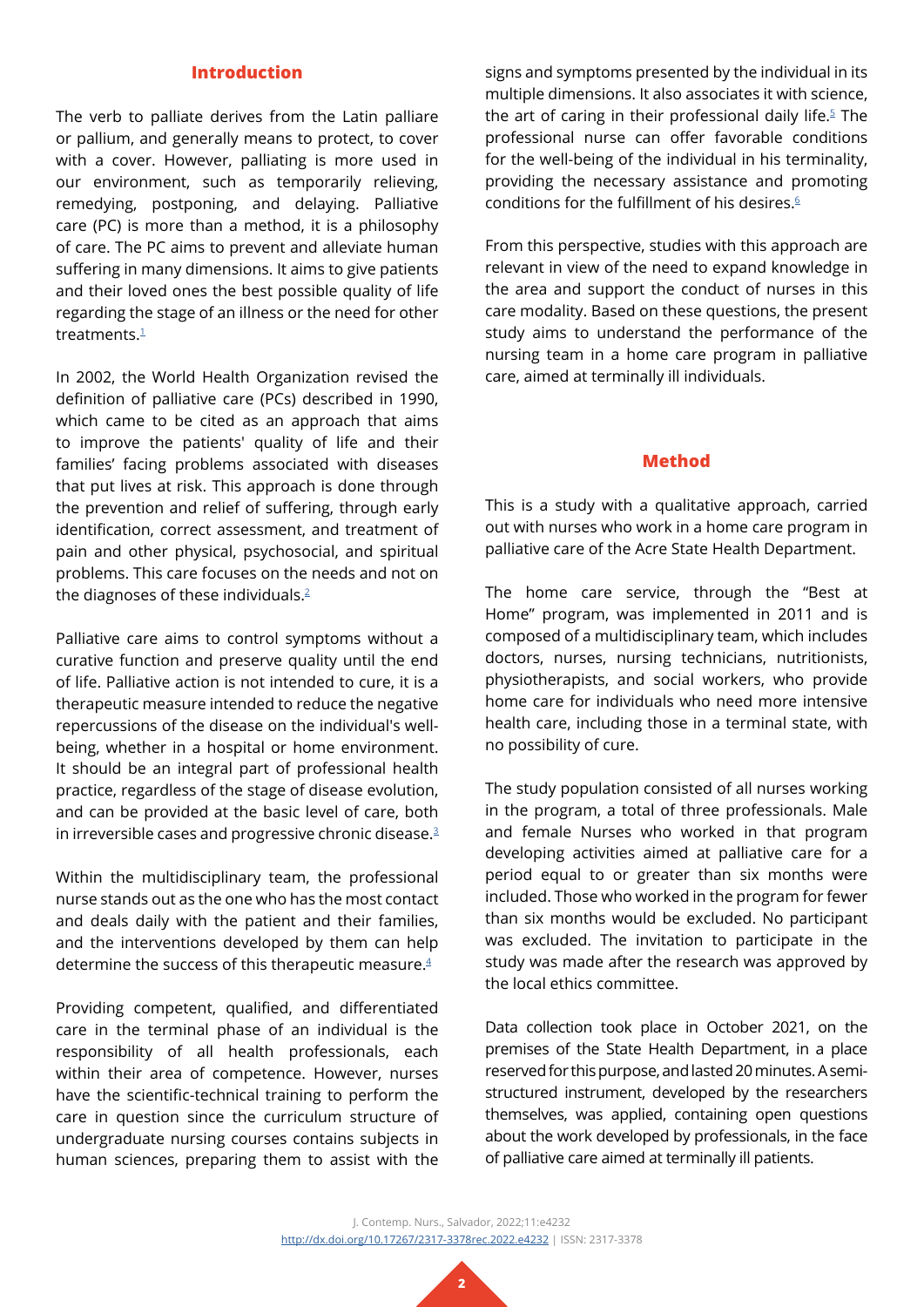Data analysis was performed by categorizing information based on content analysis by Bardin. $<sup>7</sup>$ </sup> First, the ordering of the data obtained was performed; followed by its classification with the exhaustive and repeated reading of the texts, establishing questions to identify what emerged of relevance.

As this is qualitative research, the data were carefully analyzed regarding the interconnections of all the instrument's questions individually and presented with the full description of the participants' speeches.

To preserve the identity of the study participants, according to Resolution 466/12, which deals with research with human beings, the letter E will be used followed by a numerical identification, in the citations of their speeches.

This research was based on the recommendations of Resolution No. 466, of December 12, 2012, of the National Health Council, which governs the conduct of research with information on human beings and was approved by the local research ethics committee through opinion No. 5,096,875. Data collection only started after explanatory reading and signing of the Free and Informed Consent Term (FICT).

#### **Results**

The analysis of the statements made it possible to define five thematic categories (i) knowledge of professionals about palliative care; (ii) Main activities developed in relation to palliative care; (iii) factors that favor the practice of patient care in palliative care; (iv) factors that hinder the practice of patient care in palliative care; (v) importance of palliative care for terminally ill patients and their families.

#### **(i) Knowledge of professionals about palliative care**

This theme reveals, through the nurses' discourse, their knowledge of the PCs applied to patients treated in the program, evidencing that they demonstrate knowledge to work in the home care program for terminally ill individuals:

*For me, palliative care or end-of-life care is trying to provide the patient with the comfort and well-being necessary for him and his family at this time, because* 

*we cannot define the time that this process will last, but we can provide the necessary care to them together with the team and with family members. (E1).*

*Palliative care is the care provided to the patient at the end of life or when there is no longer any possibility of rehabilitation. The intent of this type of care is to avoid or reduce pain and other symptoms of discomfort and also to provide dignity to the patient and family. (E2).*

*Palliative care is nothing less than a set of actions that aim to improve the quality of life, promote comfort, relief from pain and suffering of an individual who is in a terminal phase. (E3).*

#### **(ii) Main activities developed in relation to palliative care**

Regarding the main activities developed by nurses in front of PCs, the speeches showed that the service is dynamic and complex and requires specific skills of the professional nurse to develop them, here are the lines:

*I provide care in its wide range of care with all devices, from dressings for chronic injuries, to clearing up doubts, and attending to the routine complications of patients admitted to the program. (E1).*

*The nursing of the better at home program performs treatment of pressure injuries and all types of injuries, using special covers, removal of stitches, exchange of gastrostomy tubes, indwelling and relieved bladder catheterization and post-pyloric gastric tube nasoenteral, positioning in bed, aspiration of tracheal secretion, diaper change, assistance in bed bath, and guidance to family members about the care offered. (E2).*

*My main duties are to carry out home monitoring and evaluation of patients undergoing noninvasive mechanical ventilation, administration of immunoderivatives and medications, performing bladder catheterization, collection of material for exams, tracheostomy care, among others necessary for a better quality of life for patients same. (E3).*

### **(iii) Factors that favor the practice of patient care in palliative care**

As for the factors that favor the practice of patient care in PCs, the participants report some facilities that make their work more effective, especially knowledge, dedication and competence of the team,

J. Contemp. Nurs., Salvador, 2022;11:e4232 <http://dx.doi.org/10.17267/2317-3378rec.2022.e4232>| ISSN: 2317-3378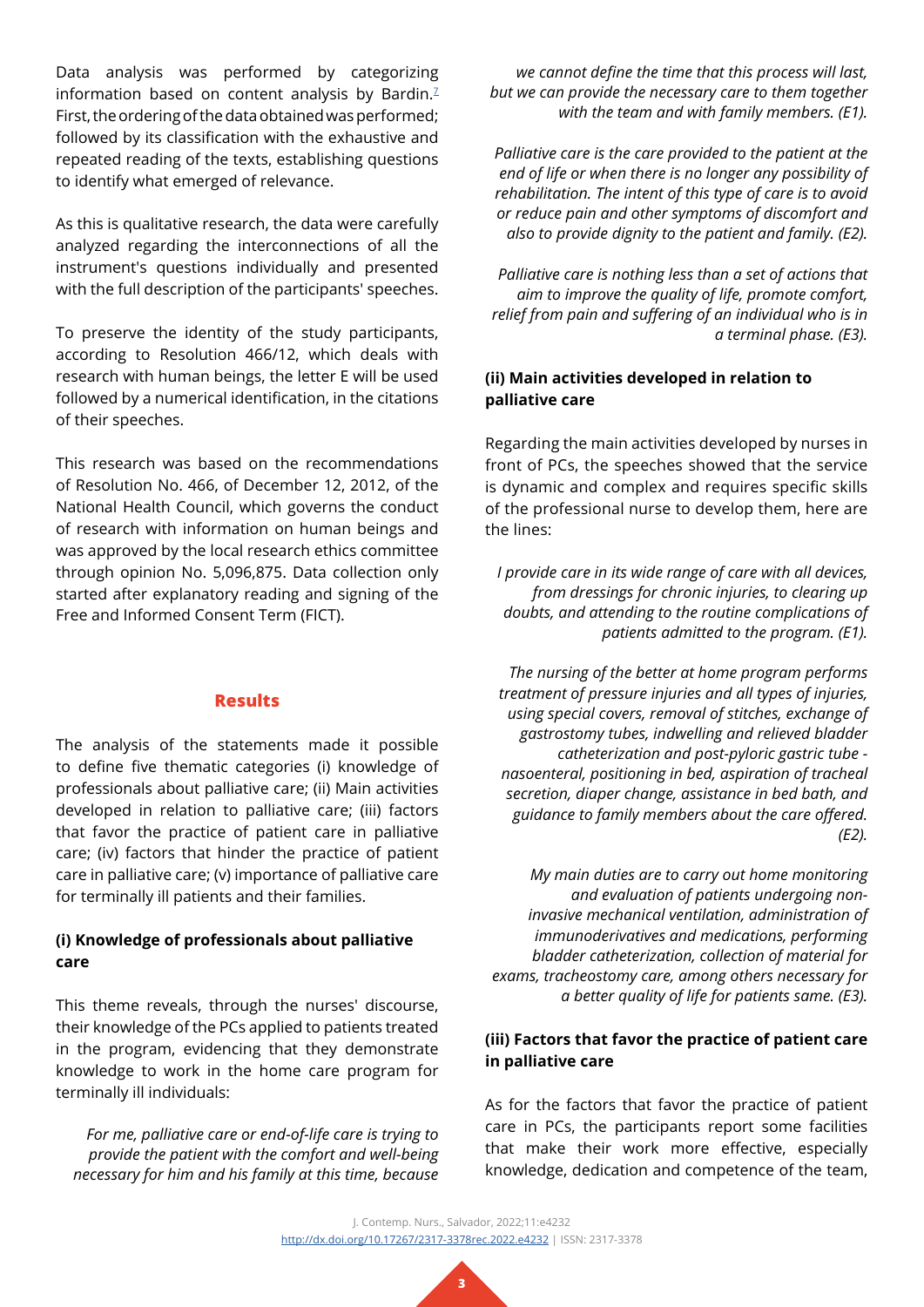awareness of the patient's clinical condition by family members, and resources offered by program:

*The team's knowledge and dedication to the palliative care provided. (E1).*

*When family members are aware of the patient's clinical situation and are willing to actively contribute to the process, in addition to professionals with technical competence and proactivity willing to resolve everyday situations. (E2).*

*The resources that the program makes available are essential to guarantee the care that is performed, in addition to the training that is always offered to the team, thus guaranteeing high quality and precision. (E3).*

# **(iv) Factors that hinder the practice of patient care in palliative care**

For nurses, the factors that have hindered patient care are the lack of knowledge of family members and professionals, resistance from family members regarding the patient's clinical condition and the location of the patient's residence, as seen in the statements:

*The lack of knowledge about palliative care of some family members and professionals who perform the process ends up making this care unknown to many in the area. (E1).*

*Some family members are resistant to accepting the clinical condition of the patient, who are not active in the care guided by the team and professionals without the ability to handle this type of patient. (E2).*

*The location where the patient lives makes it difficult for the team to access, the social issue that makes the quality of care very difficult and often the lack of knowledge about the situation of the family members ends up interfering with the quality of care. (E3).*

## **(v) Importance of palliative care for terminally ill patients and their families**

Faced with this category, professionals verbalized that the care provided is of fundamental importance for the quality of life of the individuals assisted by them, as evidenced by the statements:

*Of great value to the patient who will know about his pathology and diagnosis and will have the chance to* 

*spend his final time with his family and will have the necessary support to remain as comfortable as possible in his family environment for as long as possible, for a calm and peaceful departure. (E1).*

*The organism of a patient with an unfavorable clinical condition for rehabilitation has already suffered enough. Therefore, offering care worthy of the end of life and with minimal suffering to the patient and family members who also suffer physically and psychologically is essential. Our work as nursing is transversal and must go through both rehabilitation and palliation. One should not be more important than the other, and in home care this is clearer to observe. Empathy must exist and the bond with patients and family members becomes a reality. (E2).*

*Undoubtedly, palliative care is of fundamental importance for the quality of life of this patient, even if he has little time left. (E3).*

## **Discussion**

Nursing professionals may come across terminally ill patients in the various contexts of their work, and although PCs require a multidisciplinary approach<sup>8</sup>, the importance of nurses in the team is undeniable, as they are the first link between the team, the patient, and the family.<sup>[9](#page-5-8)</sup> Thus, it is fundamental that they have the necessary knowledge to develop their actions against the PCs.

In a survey carried out with nursing professionals from a health unit in Portugal, it was observed that the majority knew about PCs. However, it is key to reflect on the percentage of professionals who revealed insufficient knowledge, demonstrating that there is still a way to go at the level of training on this subject during graduation.<sup>[10](#page-6-0)</sup>

The results of another study developed with health professionals working in the PC team of a hospital in the interior of São Paulo - SP showed that it is necessary to promote this type of care and make the population aware of its importance for a better quality of life. In addition to intensifying the training with the different teams and health specialties, from diagnosis and not only when there is a risk of imminent death. $11$ 

Therefore, it is of fundamental importance that training schools favor practical activities in learning in

J. Contemp. Nurs., Salvador, 2022;11:e4232 <http://dx.doi.org/10.17267/2317-3378rec.2022.e4232>| ISSN: 2317-3378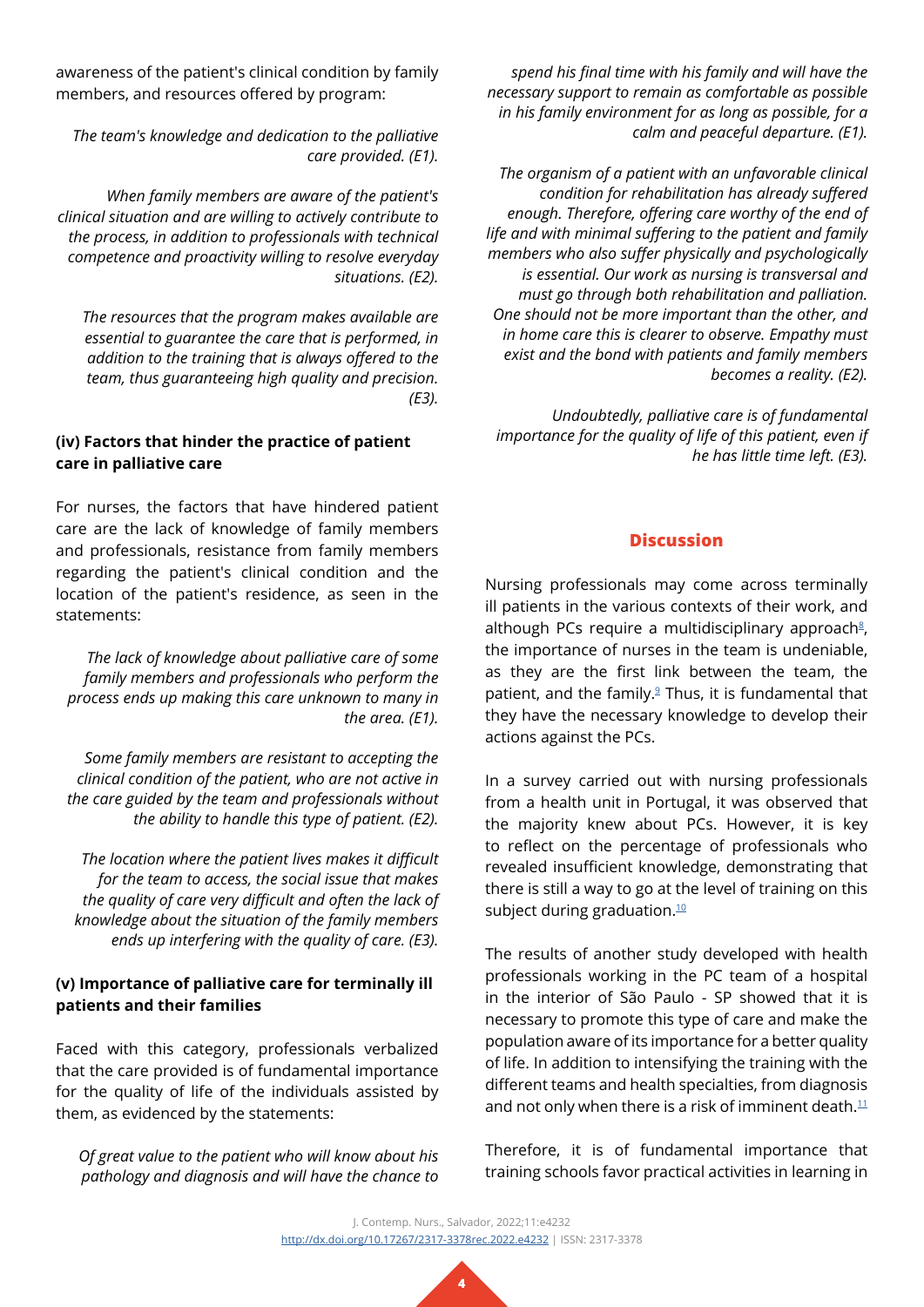PCs, as well as the appreciation of multidisciplinary work in the face of this care and prepare individuals to acquire the emotional maturity necessary for palliative care.<sup>[12](#page-6-2)</sup>

It is necessary to expand the number of professionals who can work in the management of patients on PCs, providing a better knowledge of the subject in question and widening their skills to meet individuals' needs through the development of essential skills in PCs such as communication tools, pain, and symptom control and psychosocial assessment to provide more qualified and humanized care.[13](#page-6-3)

The basic requirements for nursing in PCs consist of knowledge of the pathophysiology of degenerative malignancies, human anatomy, and physiology, pharmacology of drugs used to control symptoms, comfort techniques, and the ability to establish good communication[.14](#page-6-4)

Thus, the nursing professionals' work can be performed in specific tasks in palliative care, such as pain management and care or broad functions, such as case management and both positions, the role of nursing is fundamental in the critical relief of patients' symptoms and emotional support to individuals and family members during the process of coping with the disease.<sup>[15](#page-6-5)</sup>

A study that aimed to recognize the attributions of nursing professionals in the provision of PCs showed that the care attributions that emerged were bathing, dressing, administering medication, passing probes, controlling, and relieving low-complexity symptoms with a view to reduction of suffering, clarification of the pathology or complications related to illness, promotion of self-care, prevention of complications and health education. $16$ 

Assistance in a home environment with the support of the family favors the application of the principles of PCs, integrates psychosocial and spiritual aspects, and provides support so that the family can assist in the care of the disease and work with grief and loss. $17$ 

In addition, the care in a home environment allows an increase in the quality of care and helps reduce the demand for hospital care, the average length of stay in the hospital, the risks of hospital infection, especially cross-infection, and costs associated with these situations.<sup>18</sup>

Therefore, this care can optimize the quality of life of people with serious illnesses by anticipating, preventing, and alleviating suffering throughout the care process provided to them.<sup>[19](#page-6-9)</sup>

Even though PCs are a widely used method of action, there are still some challenges concerning their applicability, such as the need to provide effective assistance to promoting comfort and relief instead of painful and traumatic care, avoiding that this worsens the patient and the caregiver suffering. $20$ 

Thus, taking care of a patient outside the therapeutic possibility encompasses several challenges for the health team, more specifically, nursing since these are the professionals who most experience the patient's reality, being their responsibility to promote well-being, comfort in the face of the particularities of each patient and family, thus, difficulties arising in the personal and professional scope are also elements that influence the care offered, giving rise to feelings that interfere negatively in the performance of effective care.<sup>[21](#page-6-11)</sup>

As a result, controlling feelings is one of the biggest challenges for the nursing team, because dealing with the loss of a patient brings with it a high emotional charge, such as anger, frustration, impotence, among others. It is increasingly important that educational institutions incorporate into their curricula disciplines that can prepare the future professional for coping with the feelings that may arise during the care provided.<sup>[22](#page-6-12)</sup>

In this way, palliative care professionals must assist so that the patient can die as peaceful and serene as possible since the clinical condition becomes increasingly critical, this does not mean that nothing else can be done for them, and through this, new possibilities of care are opened, where emotional support and pain relief allow the patient to reach the moment of death being alive inside.<sup>23</sup>

It is noteworthy that the family is one of the fundamental axes for the care of patients with no therapeutic possibilities of cure, occupying a protagonist place, integrating the care team, as its role is vital in the conduct of care and in the relationships that established between the team and the patients. $^{24}$  $^{24}$  $^{24}$ 

J. Contemp. Nurs., Salvador, 2022;11:e4232 <http://dx.doi.org/10.17267/2317-3378rec.2022.e4232>| ISSN: 2317-3378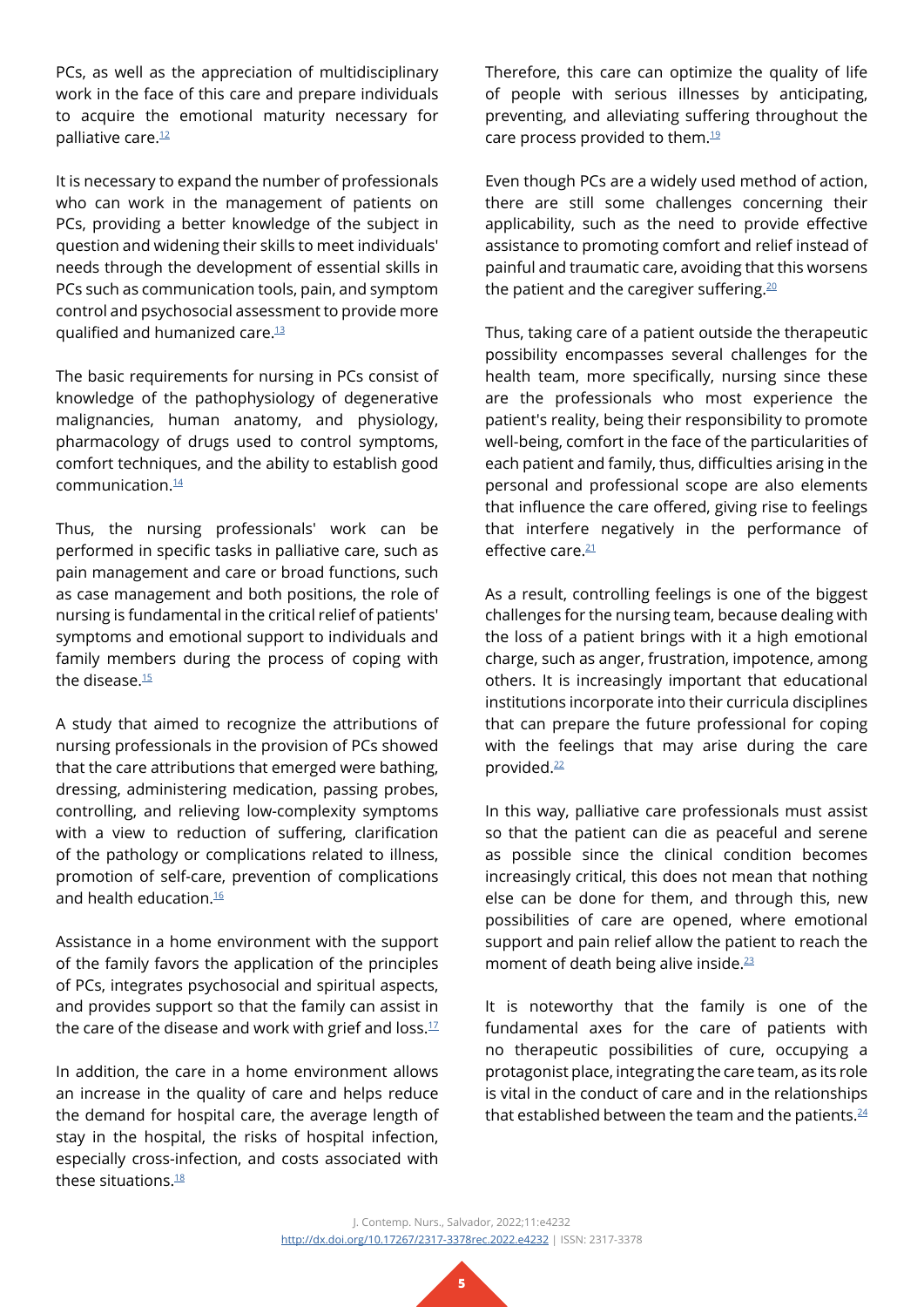Finally, it is noteworthy that nurses who work in PCs must have adequate skills to provide high-quality care, maintaining hope and ensuring effective and increasingly humanized care.<sup>25</sup>

#### **Conclusion**

The results found in the present study showed that, in palliative care, nurses demonstrated to know their work and that they recognize the importance of providing humanized care, promoting measures that can bring comfort, decrease pain, and seeking family interaction to effective care for those who no longer respond to curative therapy.

The study also showed that family support is essential for the success of the actions developed and that the professional nurse finds challenges facing their performance but recognizes the advantages that this type of treatment can bring to individuals and their families, guaranteeing the development of their practices, that they receive the most suitable treatment that meets their main needs at that moment, whether in the clinical or psycho-emotional context.

The main limitation of this study was the fact that it was carried out in a local home care program with a small number of participants, thus not allowing the generalization of the results obtained.

 In this sense, the authors suggest the performance of other studies that cover a greater number of participants, for greater coverage of the results, as well as studies with other approaches for better dissemination of the theme in question, in addition to the incorporation of new investments that can guarantee the expansion of the program and thus be able to assist a greater number of individuals and count on the participation of a greater number of professionals.

#### **Authors' contributions**

Costa BA participated in the conception, design, research data collection, interpretation, data search and analysis, and writing of the scientific article. Silva GS and Gama SRC participated in the collection and interpretation of research data. Costa RSL

participated in the conception, design, submission of the project to the Ethics and Research Committee, interpretation of data, search and statistical analysis of research data, interpretation of results, and writing of the scientific article.

#### **Conflicts of interest**

No financial, legal, or political conflicts involving third parties (government, companies, and private foundations, etc.) were declared for any aspect of the submitted work (including, but not limited to grants and funding, participation in an advisory board, study design, preparation manuscript, statistical analysis, etc.).

#### **References**

<span id="page-5-0"></span>1. Stoneberg JN, von Gunten CF. Assessment of palliative care needs. Anesthesiol Clin. 2006;24(1):1-17. [https://doi.org/10.1016/j.](https://doi.org/10.1016/j.atc.2005.12.002) [atc.2005.12.002](https://doi.org/10.1016/j.atc.2005.12.002)

<span id="page-5-1"></span>2. World Health Organization (WHO). National cancer control programmes: policies and managerial guidelines [Internet]. 2nd ed. Geneva: WHO; 2002. Available from: [https://apps.who.int/iris/](https://apps.who.int/iris/handle/10665/42494) [handle/10665/42494](https://apps.who.int/iris/handle/10665/42494)

<span id="page-5-2"></span>3. Bifulco V, Iochida L. Undergraduate training in the health professions and education for care of patients beyond possibility of cure with available therapeutic resources. Rev. bras. educ. med. 2009;33(1):92-100. [https://doi.org/10.1590/S0100-](https://doi.org/10.1590/S0100-55022009000100013) [55022009000100013](https://doi.org/10.1590/S0100-55022009000100013)

<span id="page-5-3"></span>4. Monteiro FF, Oliveira MD, Vall J. The importance of palliative care in nursing. Rev dor [Internet]. 2010;11(3):242-8. Available from: [http://files.bvs.br/upload/S/1806-0013/2010/v11n3/a1470.](http://files.bvs.br/upload/S/1806-0013/2010/v11n3/a1470.pdf) [pdf](http://files.bvs.br/upload/S/1806-0013/2010/v11n3/a1470.pdf)

<span id="page-5-4"></span>5. Silva C, Souza D, Pedreira L, Santos M, Faustino T. Perceptions of the multi-professional team on the implementation of palliative care in intensive care units. Ciên saúde coletiva. 2013;18(9):2597- 2604. <https://doi.org/10.1590/S1413-81232013000900014>

<span id="page-5-5"></span>6. Fernandes M, Evangelista C, Platel I, Agra G, Lopes M, Rodrigues F. The perception by nurses of the significance of palliative care in patients with terminal cancer. Ciên saúde coletiva. 2013;18(9):2589-96. [https://doi.org/10.1590/S1413-](https://doi.org/10.1590/S1413-81232013000900013) [81232013000900013](https://doi.org/10.1590/S1413-81232013000900013)

<span id="page-5-6"></span>7. Bardin L. Análise de conteúdo. São Paulo: Edições 70; 2011.

<span id="page-5-7"></span>8. Reed SM. A unitary-caring conceptual model for advanced practice nursing in palliative care. Holist Nurs Pract. 2010;24(1):23- 34. <https://doi.org/10.1097/hnp.0b013e3181c8e4c7>

<span id="page-5-8"></span>9. Ferreira M, Pereira A, Martins J, Barbieri-Figueiredo M. Palliative care and nursing in dissertations and theses in Portugal: a bibliometric study. Rev Esc Enferm USP. 2016;50(2):317-23. <https://doi.org/10.1590/S0080-623420160000200019>

J. Contemp. Nurs., Salvador, 2022;11:e4232 <http://dx.doi.org/10.17267/2317-3378rec.2022.e4232>| ISSN: 2317-3378